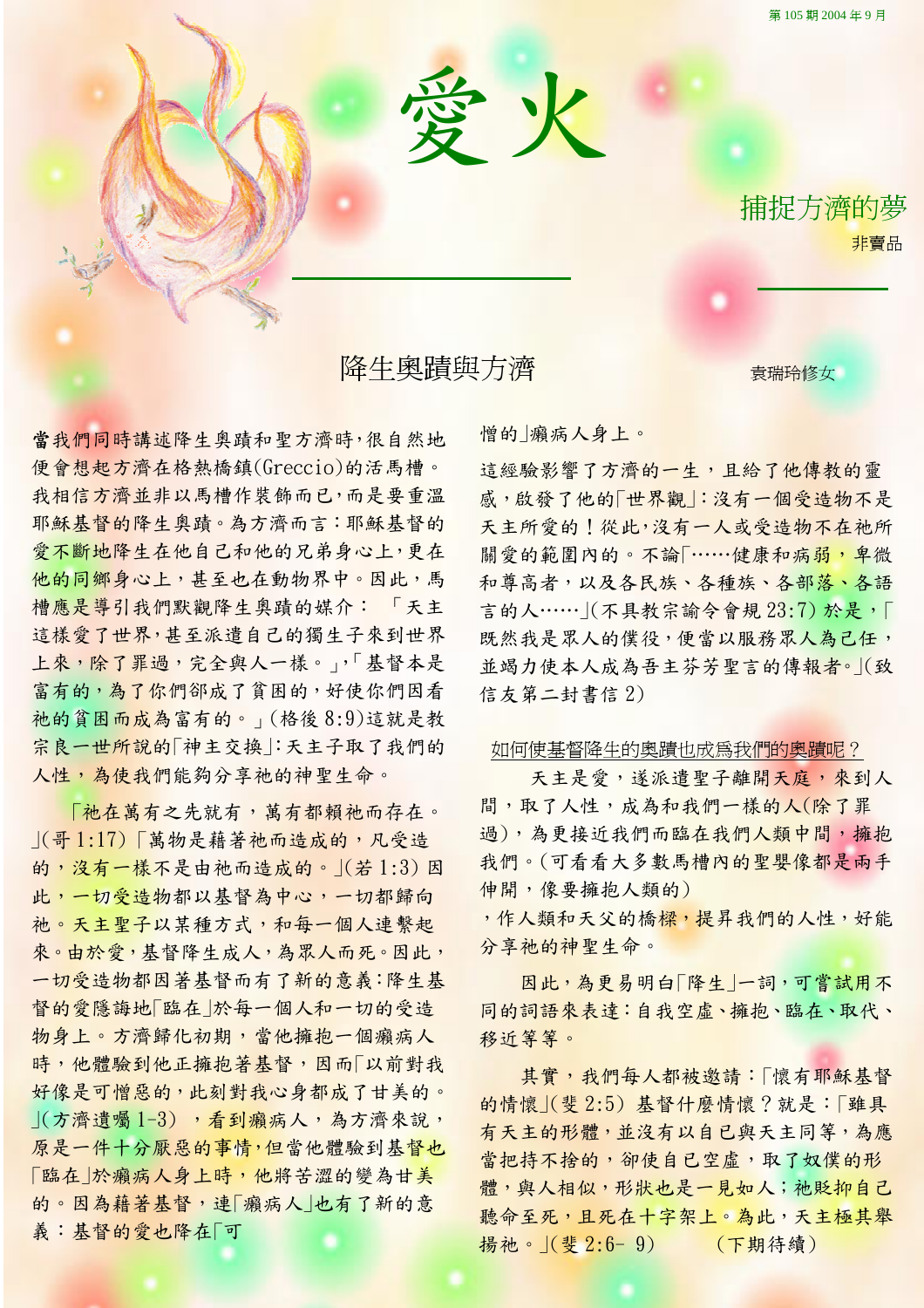

 $\overline{a}$ 馮瑞芬修女

病

病是人生過程的一部分,是不可避免的事實。

但人卻很不願意生病,因為這是一個不好的經 驗。生病就是好像把自己從自由自在的生活裡拋 了出來,不由自主,當自己不能解決自己的病, 須要藥物、醫生、護士、人就會像小孩子那般的 無助。無論一個人是怎樣的堅強,當他一病到, 尤其是生活在異鄉,他就會覺得自己可憐、無 助,整個的世界都好像要孤立了自己。因此,整 個人也覺得不舒服。開始自憐,如果有苦痛,那 就更不得了。

病有大小,嚴重的或有時是無關重要的。人只須 要休息一兩天,病就會痊癒,我想一個人一生中 應該經歷了許多大大小小的病痛。但很少人會像 方濟那般悟出病的力量,病的真諦。

在舊約中,病的來源是常與鬼神有關的災禍,是 天主的懲罰 (出:11-12, 戶 12:9-13). 因此,病的 來源是黑暗,不受歡迎。它最好不和自己有任何 關係,但當耶穌生活在的我們的時空中,他卻給 我們了解到人間的一切事物;福與禍,幸與不 幸,如果我們能把一切的事物,都與上主結合在 一起,它們就會成為我們的力量及幸福的泉源, 甚至連那些我們不喜歡,只給我們痛苦的疾病, 也能成為我們幸福的泉源。

方濟在他所寫的 "病時誦"裡說: "主,為了我 的這些痛苦,我感謝你!我主,倘你願意,求你 將的我的痛苦加重百倍,因為,順隨你的聖意是 我無上的安慰;你若毫無姑息地加我以苦楚,那 是我心甘情願的。" (心 146)

方濟是一個對事物都非常敏感的人,在他的會規 中,他說明小兄弟應"照應,服

事"患病的弟兄,但他同時向患病的弟兄說: "要 在一切事上感謝造物主","健

康或患病皆應安於天主的聖意。"他也用"啓示 錄"中有關耶穌的話, "凡我心愛的人, 我遣責 他,責備他們。" (默 3: 19) 來提醒我們有關生 病,有關痛苦的真諦,

方濟只求與基督結合,實行天父的旨意, 甚至 他不願意,或不喜歡的事情,例如疾病的痛苦, 他也能視之如甘怡。只要一切都是天主的聖意, 其實, 他的一生, 就充滿著病苦, 他有眼疾, 有 腸胃病,有頭痛。雖然他聽從主教的命令去接受 醫治,甚至於去接受我們認為不能忍受的痛苦。 在這裡,我們看到他的甘心情願,他甚至於要求 天主加深他的痛苦,只要這是天主的意願,病的 真諦是給自己更多機會去立功,去仿傚耶穌,去 增加自己生存的力量.很多時, 我們卻只看到痛 苦,而忘記了病苦帶給我們機會來舉心向上。 方濟不停的感謝上主,當他接受了基督五傷的苦 痛,他更能酷似基督,感謝天主,使他在受苦方 面更相似耶穌基督 ------ 他的偶像, 他的一生, 就是仿傚基督,在一切事上為了愛而實行天父的 旨意。 回望一下這 "病時誦" 更覺得這根本就 是方濟對天父"愛的宣言"。

在小病時,讓我們感謝上主給我們幾天特別的時 間來休息,來與交談,來重整一下我們的生活, 在大病時讓我們能經驗到天父的慈愛,接受病 苦,承擔我們能力外的重擔,與耶穌生活在一 起,與他一同背著十字架,接受這愛的考驗。我 們能否也像方濟一樣,在大病中對天父寫出或說 出一篇我自己獨特的 "愛的宣言"?